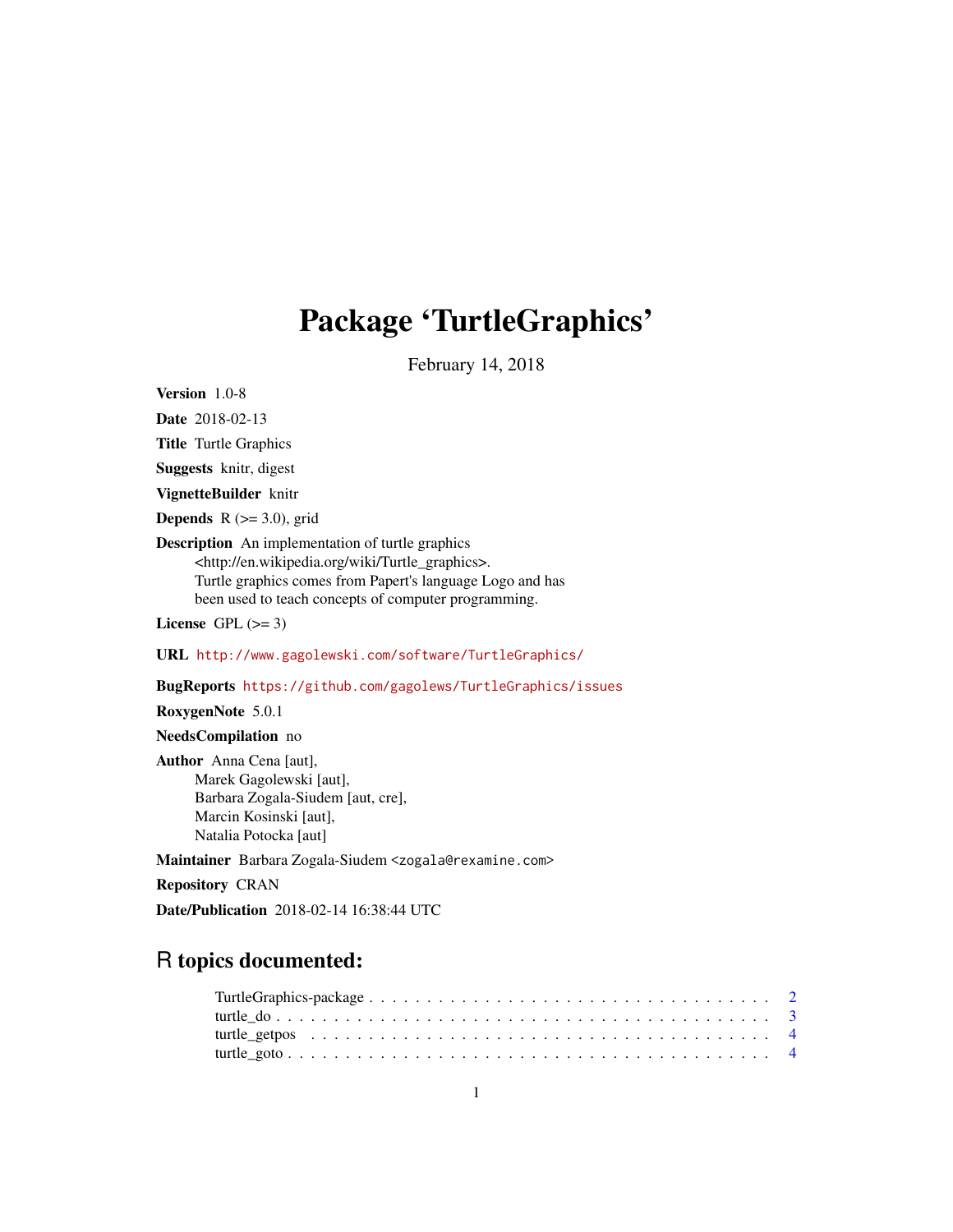<span id="page-1-0"></span>

| Index | 12 |
|-------|----|
|       |    |
|       |    |
|       |    |
|       |    |
|       |    |
|       |    |
|       |    |
|       |    |

<span id="page-1-1"></span>TurtleGraphics-package

*Turtle Graphics in R*

# Description

Learn computer programming while having a jolly time

# Details

Move the Turtle with commands that are relative to its own position, e.g., "move forward 100 pixels" or "turn right 30 degrees". From these building blocks you can build more complex shapes like circles, fractals, etc. Combined with R control flow, functions, and recursion, the idea of Turtle graphics allows students to get familiar with computer programming in a very accessible and pleasant way.

#### Author(s)

Anna Cena [aut] Marek Gagolewski [aut] Marcin Kosinski [aut] Natalia Potocka [aut] Barbara Zogala-Siudem [aut, cre]

#### See Also

Other TurtleGraphics: [turtle\\_do](#page-2-1), [turtle\\_getpos](#page-3-1), [turtle\\_goto](#page-3-2), [turtle\\_init](#page-4-1), [turtle\\_move](#page-5-1), [turtle\\_param](#page-6-1), [turtle\\_reset](#page-7-1), [turtle\\_show](#page-8-1), [turtle\\_status](#page-8-2), [turtle\\_turn](#page-9-1), [turtle\\_up](#page-10-1)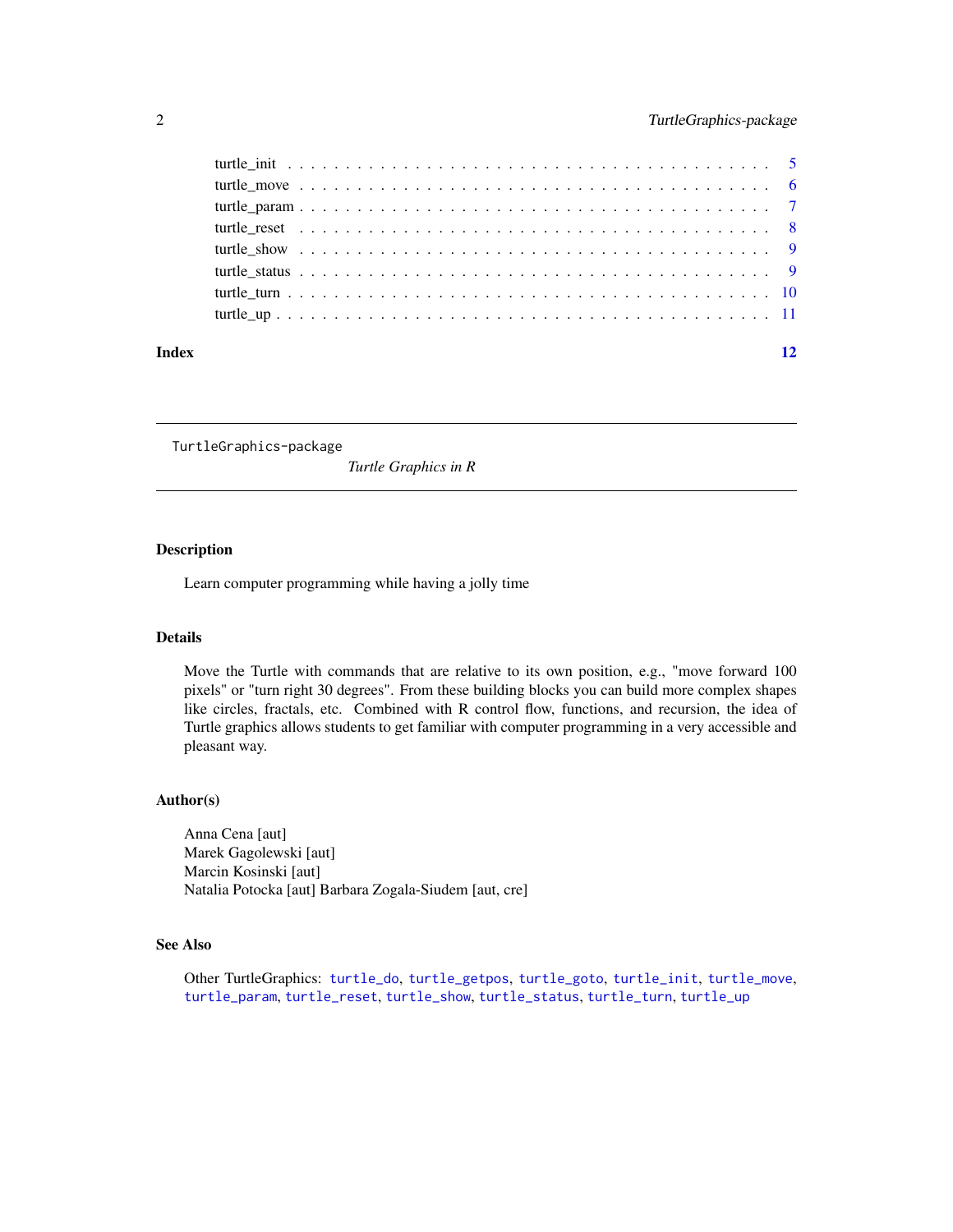<span id="page-2-1"></span><span id="page-2-0"></span>

turtle\_do evaluates an R expression with the Turtle temporarily hidden (for performance reasons).

#### Usage

turtle\_do(expr)

#### Arguments

expr expression to evaluate

# Details

The terrarium must be initialized prior to using these functions, see [turtle\\_init](#page-4-1).

In order to decrease the evaluation time of expr, it is evaluated with Turtle temporarily hidden. Basically it means that if a Turtle image is visible (see [turtle\\_show](#page-8-1) and [turtle\\_hide](#page-8-3)) turtle\_do removes it, evaluates expr and redraws it on the function exit.

# See Also

Other TurtleGraphics: [TurtleGraphics-package](#page-1-1), [turtle\\_getpos](#page-3-1), [turtle\\_goto](#page-3-2), [turtle\\_init](#page-4-1), [turtle\\_move](#page-5-1), [turtle\\_param](#page-6-1), [turtle\\_reset](#page-7-1), [turtle\\_show](#page-8-1), [turtle\\_status](#page-8-2), [turtle\\_turn](#page-9-1), [turtle\\_up](#page-10-1)

#### Examples

```
turtle_init()
turtle_do({
   for (i in 1:4) {
      turtle_forward(50)
      turtle_right(90)
   }
})
```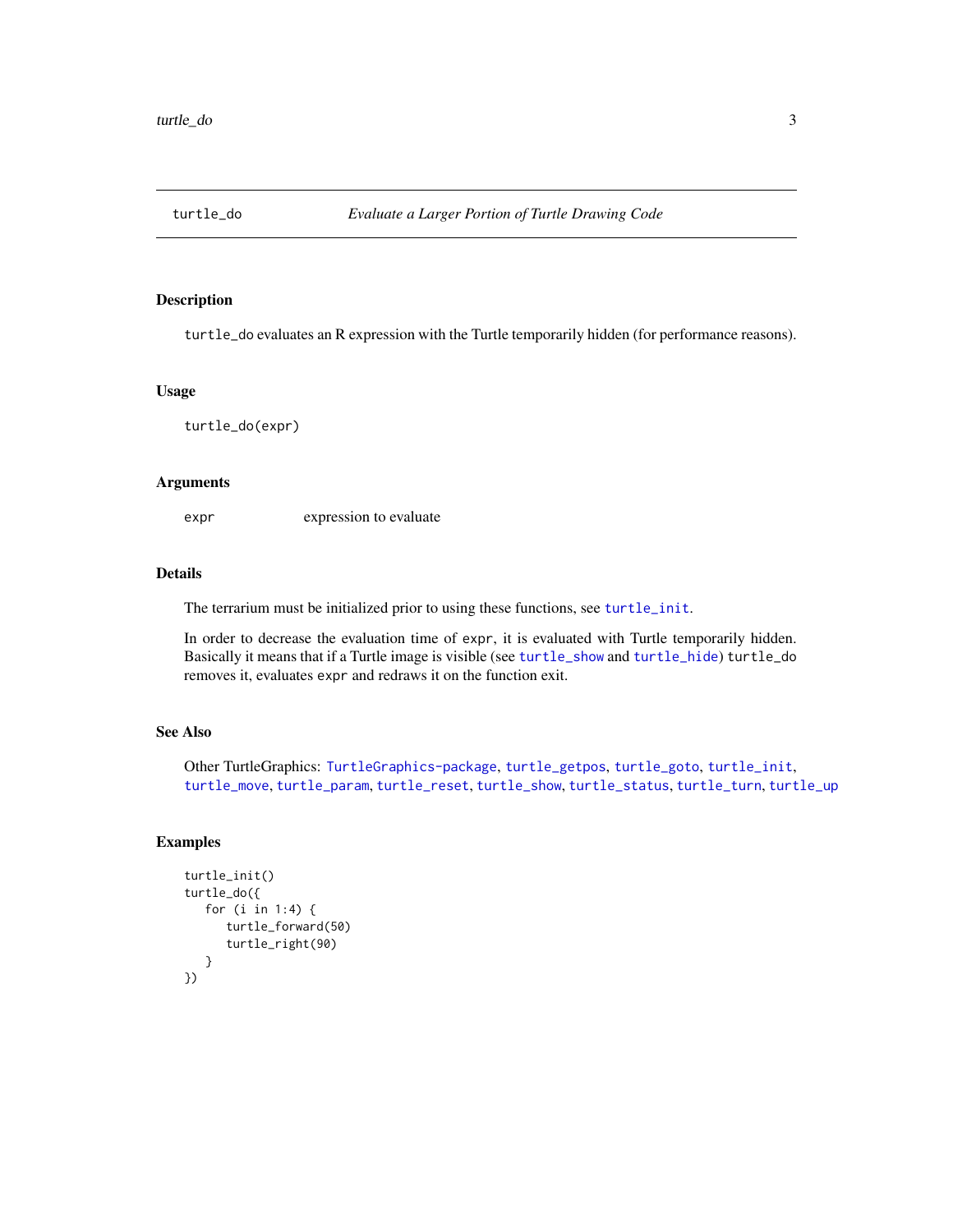turtle\_getpos returns the Turtle's current position on the plane.

turtle\_getangle returns the Turtle's current direction, in degrees. An angle of 0 represents a north-facing Turtle.

# Usage

turtle\_getpos() turtle\_getangle()

#### Details

The terrarium must be initialized prior to using these functions, see [turtle\\_init](#page-4-1).

# Value

Both functions return a (named) numeric vector. turtle\_getpos returns a vector of length two which specifies the x and y coordinates. The turtle\_getangle returns the angle.

#### See Also

Other TurtleGraphics: [TurtleGraphics-package](#page-1-1), [turtle\\_do](#page-2-1), [turtle\\_goto](#page-3-2), [turtle\\_init](#page-4-1), [turtle\\_move](#page-5-1), [turtle\\_param](#page-6-1), [turtle\\_reset](#page-7-1), [turtle\\_show](#page-8-1), [turtle\\_status](#page-8-2), [turtle\\_turn](#page-9-1), [turtle\\_up](#page-10-1)

# Examples

```
turtle_init()
turtle_getpos()["x"] # x coordinate
turtle_getpos()["y"] # y coordinate
```
<span id="page-3-2"></span>turtle\_goto *Set the Turtle's Position and Direction*

#### Description

turtle\_goto and turtle\_setpos move the Turtle to a given location without changing its direction.

turtle\_setangle rotates the Turtle to a given (absolute) angle, where 0 denotes a north-facing Turtle.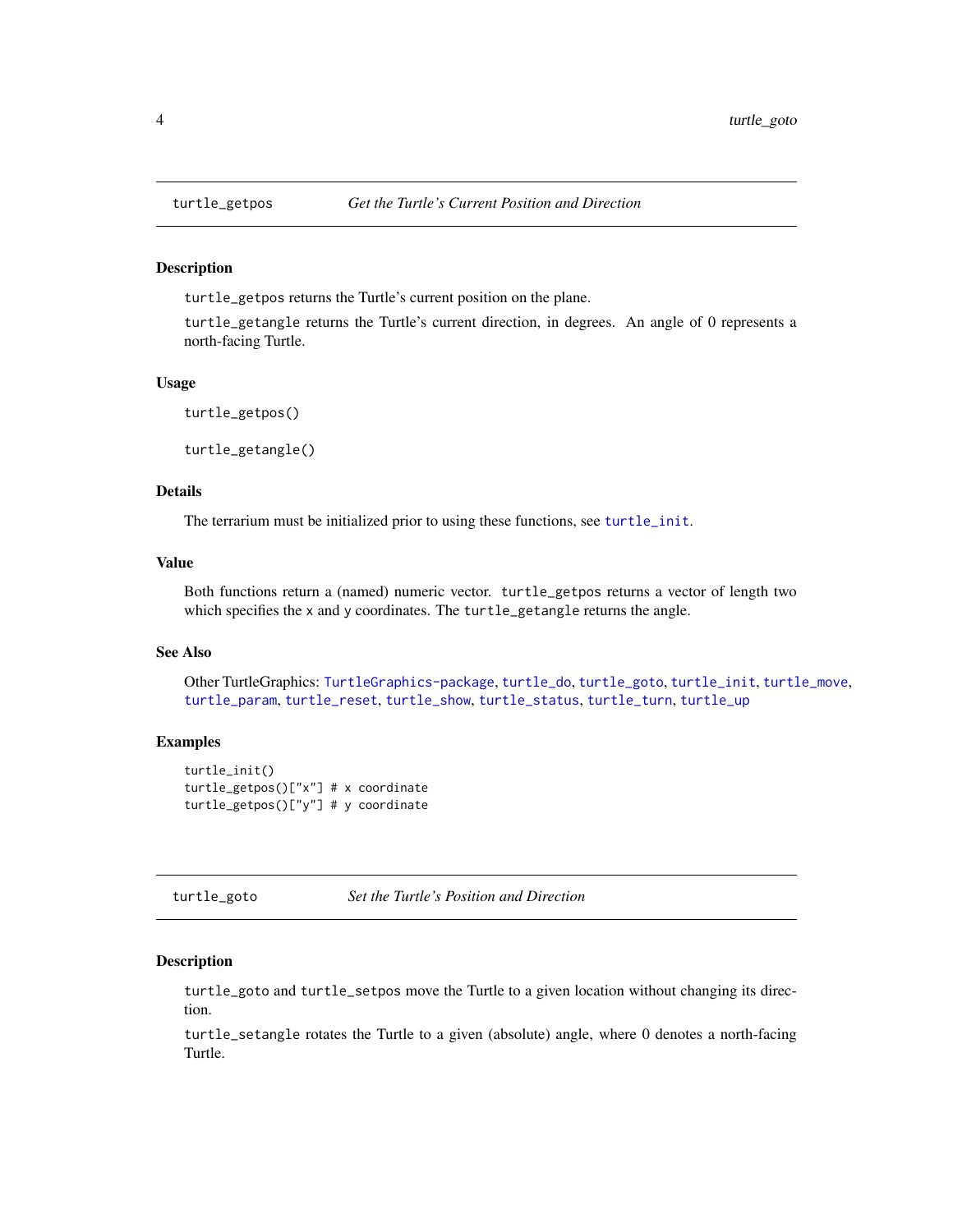<span id="page-4-0"></span>turtle\_init 5

#### Usage

```
turtle_goto(x, y)
turtle_setpos(x, y)
turtle_setangle(angle)
```
# Arguments

| x, y  | numeric; coordinates specifying new Turtle's location. |
|-------|--------------------------------------------------------|
| angle | numeric; rotation angle in degrees.                    |

#### Details

The terrarium must be initialized prior to using these functions, see [turtle\\_init](#page-4-1).

If the given location  $(x, y)$  lies outside the terrarium, the behavior of these functions depends on the mode argument in [turtle\\_init](#page-4-1).

turtle\_goto may draw the path between the current Turtle's position and the new location. Its behavior depends on the current plot settings, see [turtle\\_up](#page-10-1), [turtle\\_down](#page-10-2). In case of turtle\_setpos, however, the path drawing is always disabled.

# See Also

Other TurtleGraphics: [TurtleGraphics-package](#page-1-1), [turtle\\_do](#page-2-1), [turtle\\_getpos](#page-3-1), [turtle\\_init](#page-4-1), [turtle\\_move](#page-5-1), [turtle\\_param](#page-6-1), [turtle\\_reset](#page-7-1), [turtle\\_show](#page-8-1), [turtle\\_status](#page-8-2), [turtle\\_turn](#page-9-1), [turtle\\_up](#page-10-1)

<span id="page-4-1"></span>turtle\_init *Set Up a New, Shiny Terrarium*

# **Description**

This function creates a new empty plot with the Turtle centered on the board and facing to the north.

# Usage

```
turtle_init(width = 100, height = 100, mode = c("error", "clip", "cycle"))
```
# Arguments

| width  | numeric; plot width.                                  |
|--------|-------------------------------------------------------|
| height | numeric; plot height.                                 |
| mode   | character string; one of "error", "clip", or "cycle". |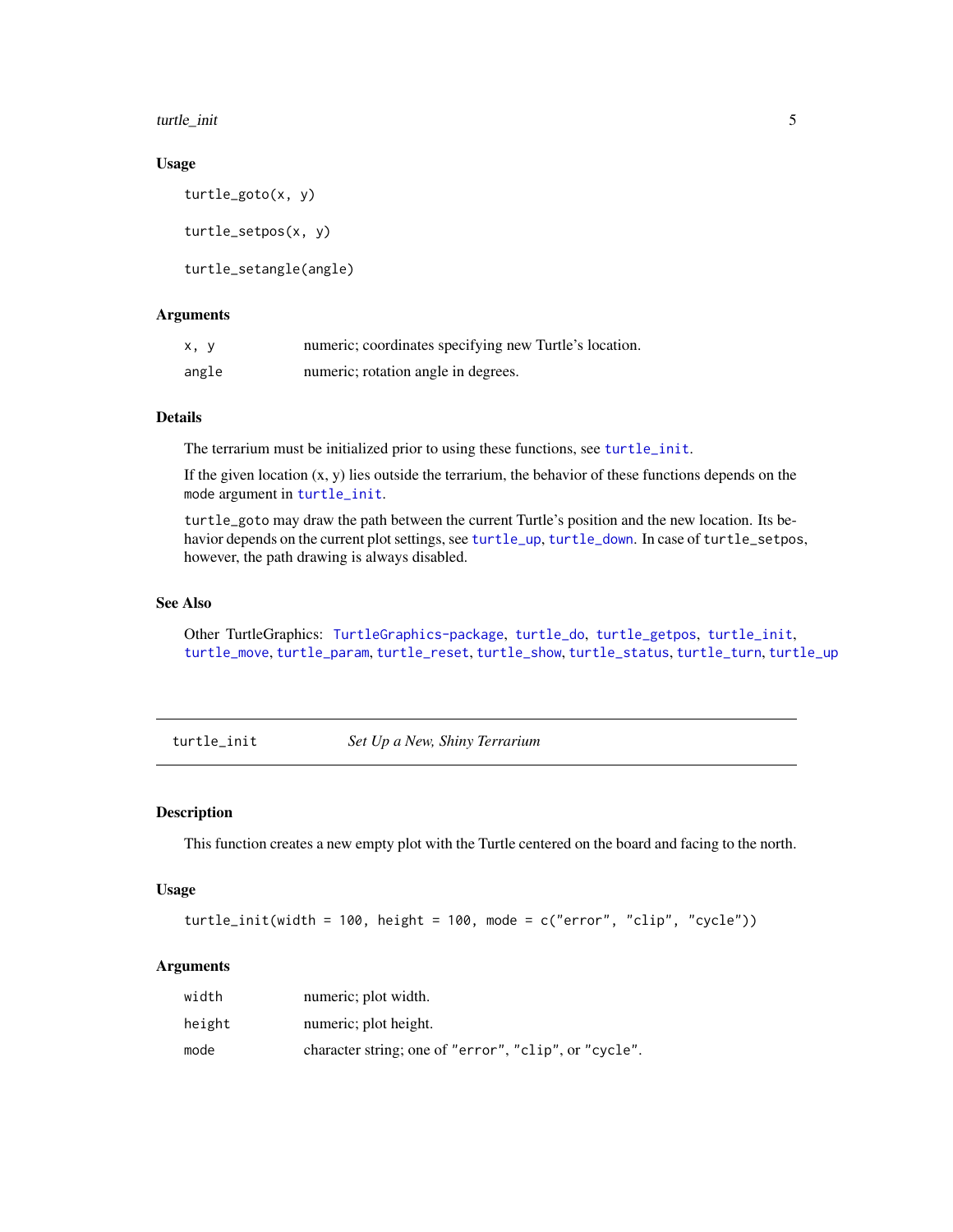# Details

The mode argument determines what happens if the Turtle tries to move outside the terrarium. clip allows it to do that, but the drawing will be clipped to the predefined plot region. error throws an error. cycle makes the Turtle appear on the other side of the board.

After the turtle\_init() function has been called you can e.g. move the Turtle with the [turtle\\_forward](#page-5-2) function, turn its direction with [turtle\\_right](#page-9-2) or set display parameters of the Turtle's trace, see [turtle\\_param](#page-6-1).

# See Also

Other TurtleGraphics: [TurtleGraphics-package](#page-1-1), [turtle\\_do](#page-2-1), [turtle\\_getpos](#page-3-1), [turtle\\_goto](#page-3-2), [turtle\\_move](#page-5-1), [turtle\\_param](#page-6-1), [turtle\\_reset](#page-7-1), [turtle\\_show](#page-8-1), [turtle\\_status](#page-8-2), [turtle\\_turn](#page-9-1), [turtle\\_up](#page-10-1)

<span id="page-5-1"></span>turtle\_move *Move the Turtle Forward or Backward*

#### <span id="page-5-2"></span>**Description**

turtle\_forward moves the Turtle in forward direction and turtle\_backward moves the Turtle back.

#### Usage

```
turtle_move(distance, direction = c("forward", "backward"))
```
turtle\_forward(distance)

turtle\_backward(distance)

# Arguments

| distance  | single numeric value; specifies the distance to make. Negative distance results |
|-----------|---------------------------------------------------------------------------------|
|           | in moving in the opposite direction.                                            |
| direction | character string; moving direction. One of "forward" or "backward".             |

#### Details

The Turtle must be initialized prior to using these functions, see [turtle\\_init](#page-4-1).

These functions make use of the Turtle's display options specified by the [turtle\\_param](#page-6-1) function (or if not, use the default options set by [turtle\\_init](#page-4-1)).

Note that if [turtle\\_up](#page-10-1) or [turtle\\_down](#page-10-2) was called, the Turtle's trace will be or not be drawn, respectively.

If you are willing to call these functions in an R loop, you may want to hide the Turtle temporarily (see [turtle\\_hide](#page-8-3) and [turtle\\_do](#page-2-1)) before making actual moves. This will increase the drawing performance significantly.

<span id="page-5-0"></span>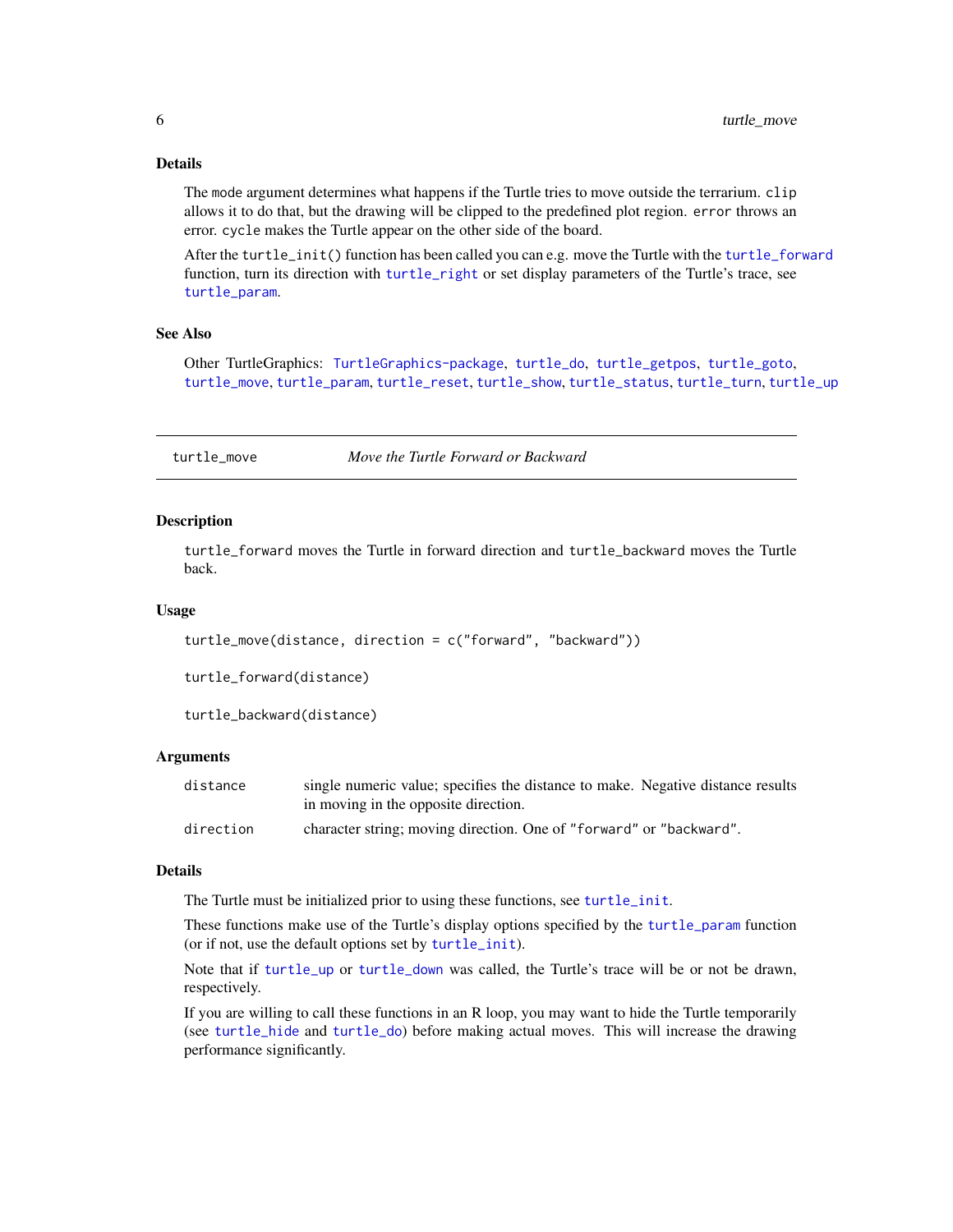# <span id="page-6-0"></span>turtle\_param 7

# See Also

Other TurtleGraphics: [TurtleGraphics-package](#page-1-1), [turtle\\_do](#page-2-1), [turtle\\_getpos](#page-3-1), [turtle\\_goto](#page-3-2), [turtle\\_init](#page-4-1), [turtle\\_param](#page-6-1), [turtle\\_reset](#page-7-1), [turtle\\_show](#page-8-1), [turtle\\_status](#page-8-2), [turtle\\_turn](#page-9-1), [turtle\\_up](#page-10-1)

#### Examples

```
turtle_init()
turtle_left(30)
turtle_forward(2)
turtle_up()
turtle_forward(1)
turtle_down()
turtle_right(60)
turtle_forward(9)
```
<span id="page-6-1"></span>turtle\_param *Set Display Options*

#### Description

Sets the display options for the Turtle's trace. It is possible to change its color, line type and line width.

# Usage

turtle\_param(col = NULL, lwd = NULL, lty = NULL)

turtle\_col(col)

turtle\_lwd(lwd)

turtle\_lty(lty)

#### Arguments

| col | numeric or character; trace color, see e.g. colors and gpar. |
|-----|--------------------------------------------------------------|
| lwd | numeric; trace line width, see gpar.                         |
| ltv | numeric; trace line type, see gpar.                          |

# Details

The Turtle must be initialized prior to using this function, see [turtle\\_init](#page-4-1).

# See Also

Other TurtleGraphics: [TurtleGraphics-package](#page-1-1), [turtle\\_do](#page-2-1), [turtle\\_getpos](#page-3-1), [turtle\\_goto](#page-3-2), [turtle\\_init](#page-4-1), [turtle\\_move](#page-5-1), [turtle\\_reset](#page-7-1), [turtle\\_show](#page-8-1), [turtle\\_status](#page-8-2), [turtle\\_turn](#page-9-1), [turtle\\_up](#page-10-1)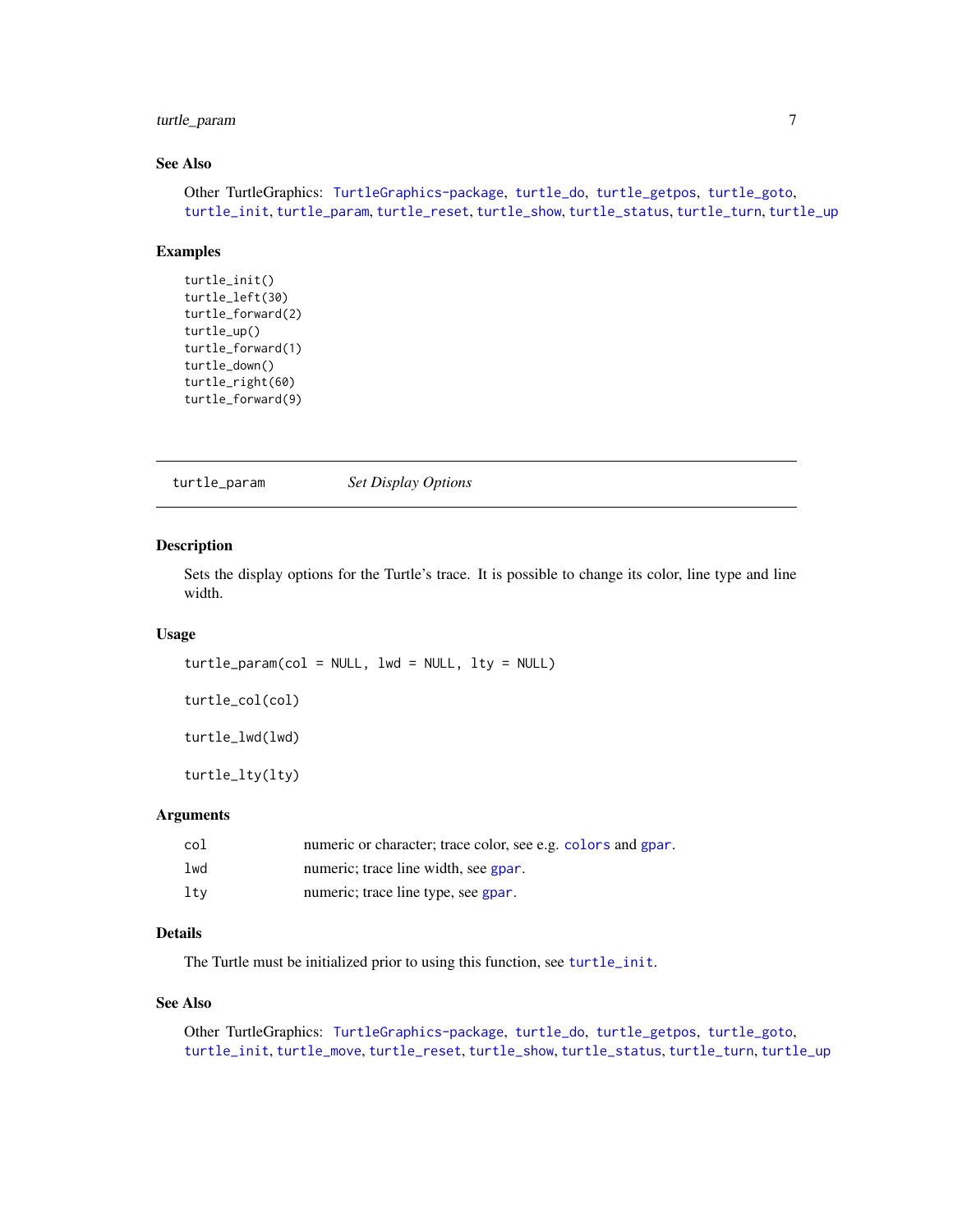# Examples

```
turtle_init()
turtle_forward(5)
turtle_up()
turtle_forward(3)
turtle_down()
turtle_left(90)
turtle_forward(5)
turtle_param(col = "red", lwd = 2, lty = 2)turtle_forward(5)
```
<span id="page-7-1"></span>

turtle\_reset *Reset the Turtle's Position and Direction*

# Description

This function resets the Turtle's position, direction, and graphical options.

#### Usage

turtle\_reset()

# Details

The Turtle must be initialized prior to using this function, see [turtle\\_init](#page-4-1).

After a call to this function, the Turtle will be placed in the terrarium's center and it will be directed to the north.

The drawing remains unchanged.

# See Also

Other TurtleGraphics: [TurtleGraphics-package](#page-1-1), [turtle\\_do](#page-2-1), [turtle\\_getpos](#page-3-1), [turtle\\_goto](#page-3-2), [turtle\\_init](#page-4-1), [turtle\\_move](#page-5-1), [turtle\\_param](#page-6-1), [turtle\\_show](#page-8-1), [turtle\\_status](#page-8-2), [turtle\\_turn](#page-9-1), [turtle\\_up](#page-10-1)

# Examples

```
turtle_init()
turtle_forward(4)
turtle_param(col="red", lty=2, lwd=3)
turtle_reset()
turtle_left(45)
turtle_forward(3)
```
<span id="page-7-0"></span>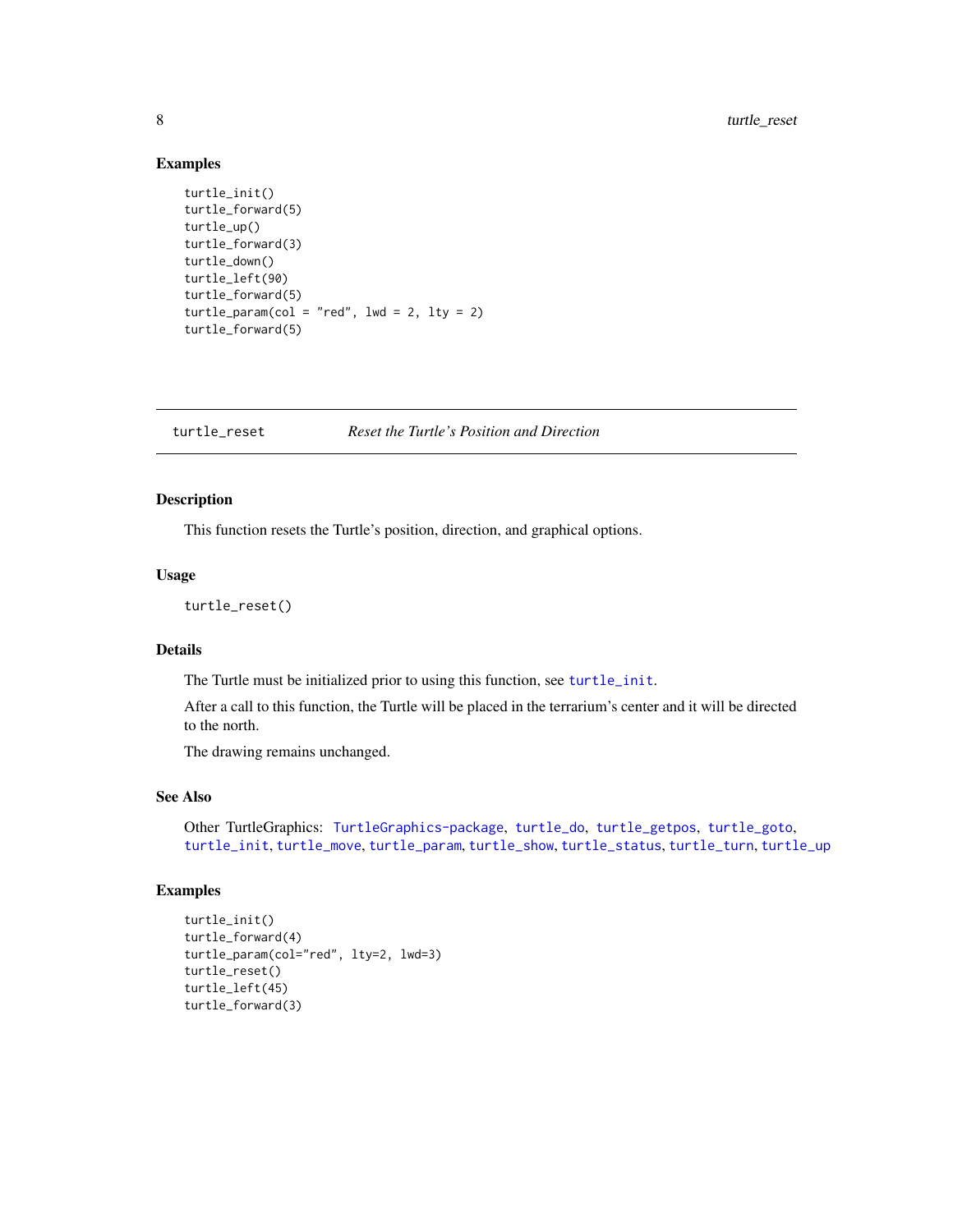<span id="page-8-3"></span><span id="page-8-1"></span><span id="page-8-0"></span>

These functions enable or disable displaying the Turtle's image on the screen.

#### Usage

turtle\_show()

turtle\_hide()

# Details

The Turtle must be initialized prior to using this function, see [turtle\\_init](#page-4-1).

It is recommended to hide the Turtle when performing multiple Turtle moves, for efficiency reasons, see also [turtle\\_do](#page-2-1).

# See Also

Other TurtleGraphics: [TurtleGraphics-package](#page-1-1), [turtle\\_do](#page-2-1), [turtle\\_getpos](#page-3-1), [turtle\\_goto](#page-3-2), [turtle\\_init](#page-4-1), [turtle\\_move](#page-5-1), [turtle\\_param](#page-6-1), [turtle\\_reset](#page-7-1), [turtle\\_status](#page-8-2), [turtle\\_turn](#page-9-1), [turtle\\_up](#page-10-1)

# Examples

```
turtle_init()
turtle_forward(4)
turtle_hide()
turtle_left(30)
turtle_forward(3)
```
<span id="page-8-2"></span>turtle\_status *Read the Turtle's Status*

#### Description

This function gives information about the current Turtle's position, direction, and on display options.

#### Usage

turtle\_status()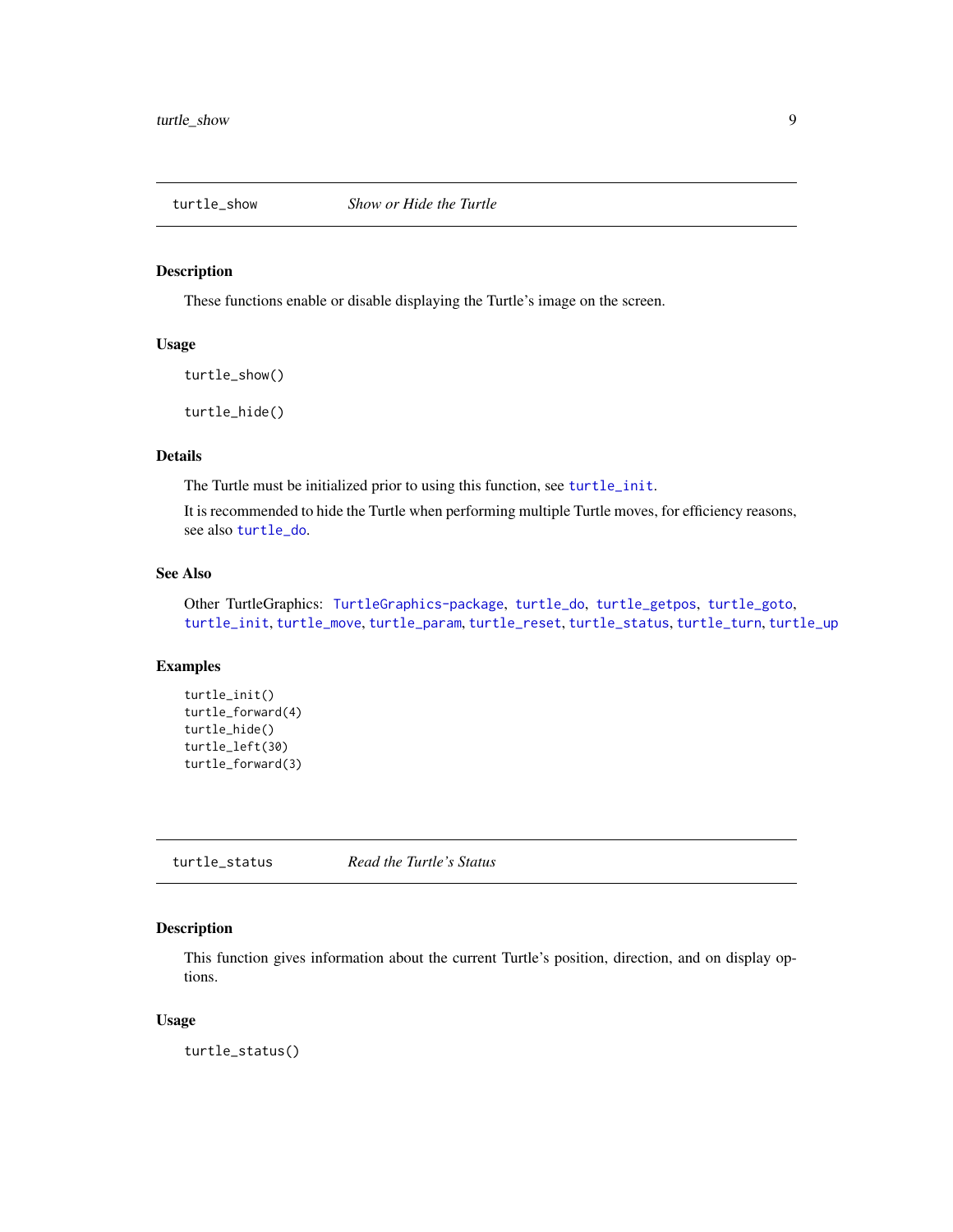# Details

The Turtle must be initialized prior to using this function, see [turtle\\_init](#page-4-1).

#### Value

Returns a list with three elements.

# See Also

Other TurtleGraphics: [TurtleGraphics-package](#page-1-1), [turtle\\_do](#page-2-1), [turtle\\_getpos](#page-3-1), [turtle\\_goto](#page-3-2), [turtle\\_init](#page-4-1), [turtle\\_move](#page-5-1), [turtle\\_param](#page-6-1), [turtle\\_reset](#page-7-1), [turtle\\_show](#page-8-1), [turtle\\_turn](#page-9-1), [turtle\\_up](#page-10-1)

<span id="page-9-1"></span>turtle\_turn *Turn (Rotate) the Turtle*

# <span id="page-9-2"></span>Description

Turn the Turtle in the given direction by the given angle.

# Usage

```
turtle_turn(angle, direction = c("left", "right"))
```

```
turtle_left(angle)
```
turtle\_right(angle)

#### Arguments

| angle     | single numeric value; rotation angle in degrees. A negative value turns the Turtle |
|-----------|------------------------------------------------------------------------------------|
|           | in the opposite direction than the given one.                                      |
| direction | character string; direction of the turn. Possible values are "left" and "right".   |

# Details

The Turtle must be initialized prior to using this function, see [turtle\\_init](#page-4-1).

# See Also

Other TurtleGraphics: [TurtleGraphics-package](#page-1-1), [turtle\\_do](#page-2-1), [turtle\\_getpos](#page-3-1), [turtle\\_goto](#page-3-2), [turtle\\_init](#page-4-1), [turtle\\_move](#page-5-1), [turtle\\_param](#page-6-1), [turtle\\_reset](#page-7-1), [turtle\\_show](#page-8-1), [turtle\\_status](#page-8-2), [turtle\\_up](#page-10-1)

# Examples

```
turtle_init()
turtle_left(30) # equivalent to turtle_turn(30, "left")
turtle_right(40)
turtle_turn(30, sample(c("left", "right"), 1)) # random turn
```
<span id="page-9-0"></span>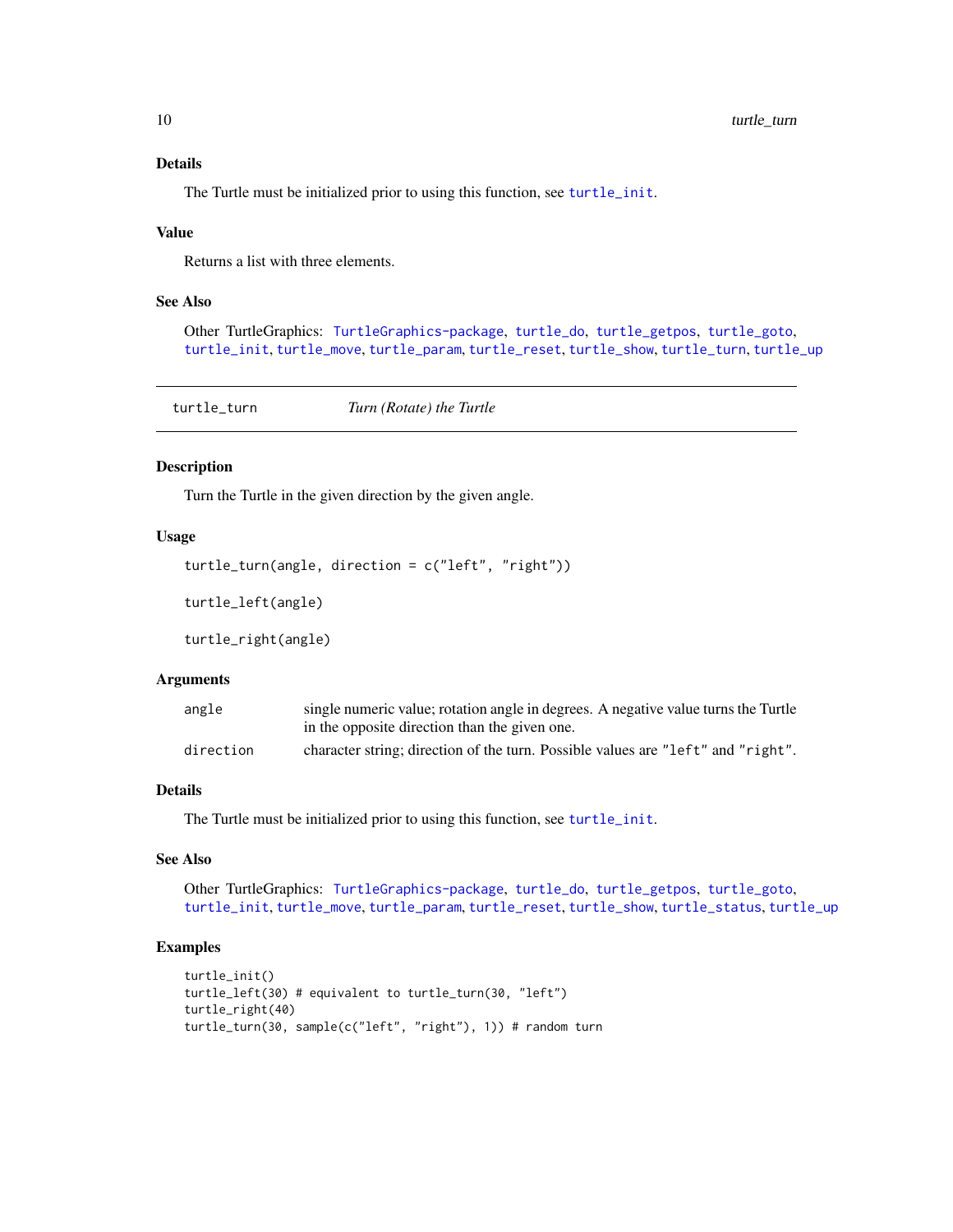<span id="page-10-2"></span><span id="page-10-1"></span><span id="page-10-0"></span>

When the Turtle moves, it may or may not leave a visible trace. These functions control such a behavior.

# Usage

turtle\_up()

turtle\_down()

# Details

The Turtle must be initialized prior to using this function, see [turtle\\_init](#page-4-1).

# See Also

Other TurtleGraphics: [TurtleGraphics-package](#page-1-1), [turtle\\_do](#page-2-1), [turtle\\_getpos](#page-3-1), [turtle\\_goto](#page-3-2), [turtle\\_init](#page-4-1), [turtle\\_move](#page-5-1), [turtle\\_param](#page-6-1), [turtle\\_reset](#page-7-1), [turtle\\_show](#page-8-1), [turtle\\_status](#page-8-2), [turtle\\_turn](#page-9-1)